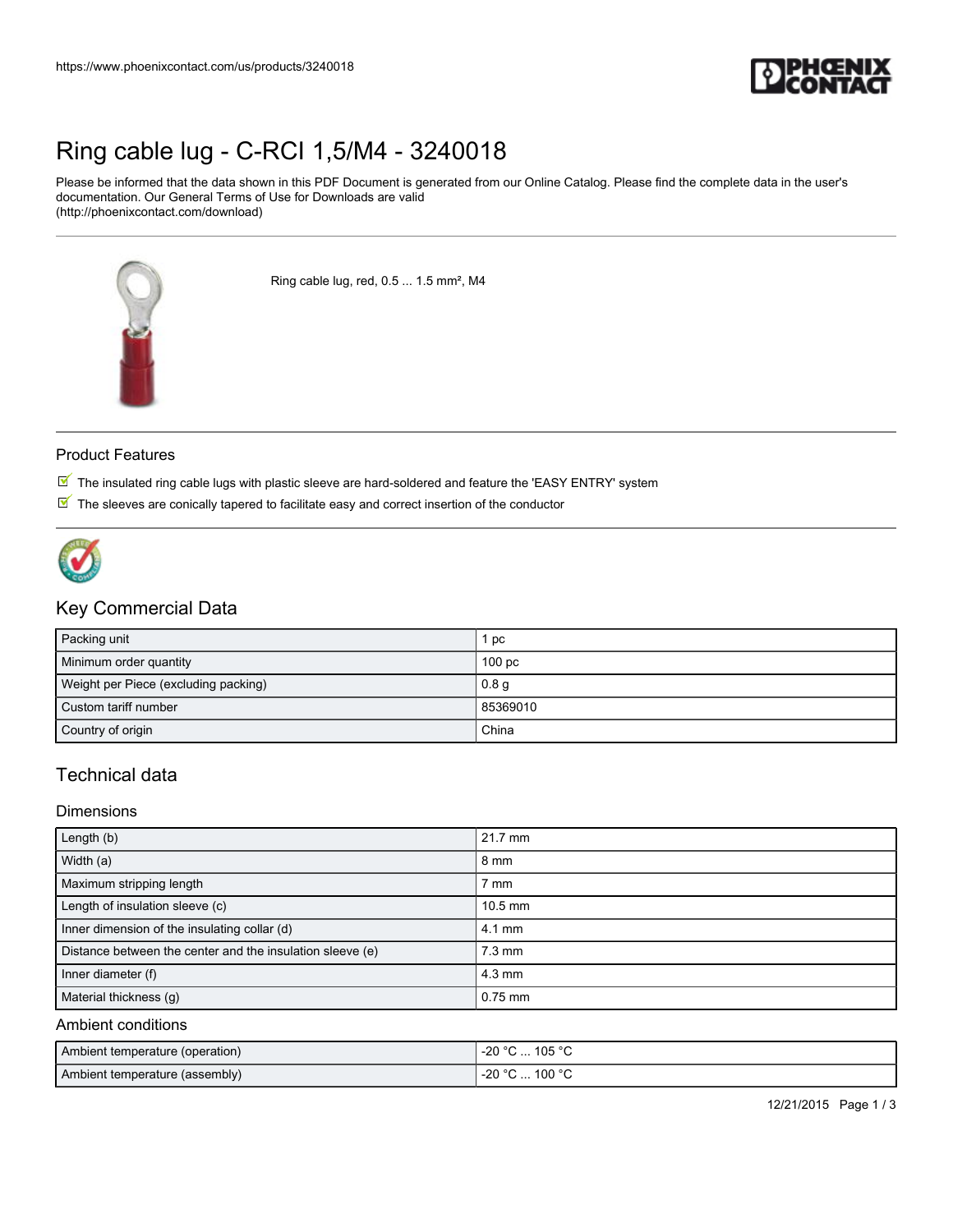

# [Ring cable lug - C-RCI 1,5/M4 - 3240018](https://www.phoenixcontact.com/us/products/3240018)

## Technical data

#### Ambient conditions

| Optimum ambient temperature (storage/transport) | 20 °C 50 % Humidity (RH), store inside sealed original packaging. Avoid<br>direct sunlight and heat. |
|-------------------------------------------------|------------------------------------------------------------------------------------------------------|
| Short-term temperature                          | 100 $^{\circ}$ C                                                                                     |
| General                                         |                                                                                                      |
| Color                                           | red                                                                                                  |
| Stripping length                                | 7 mm                                                                                                 |
| Components                                      | Halogen-free                                                                                         |

| Flammability rating according to UL 94 | V <sub>2</sub> |
|----------------------------------------|----------------|
| Material                               | Copper         |
| Insulating material                    | PA             |
| Coating                                | Tin-plated     |
|                                        |                |

### Standards and Regulations

| <br>a according<br>mability<br>$\cdot$ - $\cdot$ m<br>ratıno<br>, to UL 94<br>аш | $\cdot$<br>$\mathbf{v}$<br>. |
|----------------------------------------------------------------------------------|------------------------------|

## **Classifications**

eCl@ss

| eCl@ss 4.0 | 27060701 |
|------------|----------|
| eCl@ss 4.1 | 27060701 |
| eCl@ss 5.0 | 27400201 |
| eCl@ss 5.1 | 27400201 |
| eCl@ss 6.0 | 27400201 |
| eCl@ss 7.0 | 27400201 |
| eCl@ss 8.0 | 27400204 |

ETIM

| <b>ETIM 2.0</b> | EC000005 |
|-----------------|----------|
| ETIM 3.0        | EC000005 |
| ETIM 4.0        | EC001052 |
| ETIM 5.0        | EC001052 |

#### UNSPSC

| <b>UNSPSC 6.01</b>  | 27113201 |
|---------------------|----------|
| UNSPSC 7.0901       | 27121703 |
| UNSPSC 11           | 27121703 |
| <b>UNSPSC 12.01</b> | 27121703 |
| UNSPSC 13.2         | 27121703 |